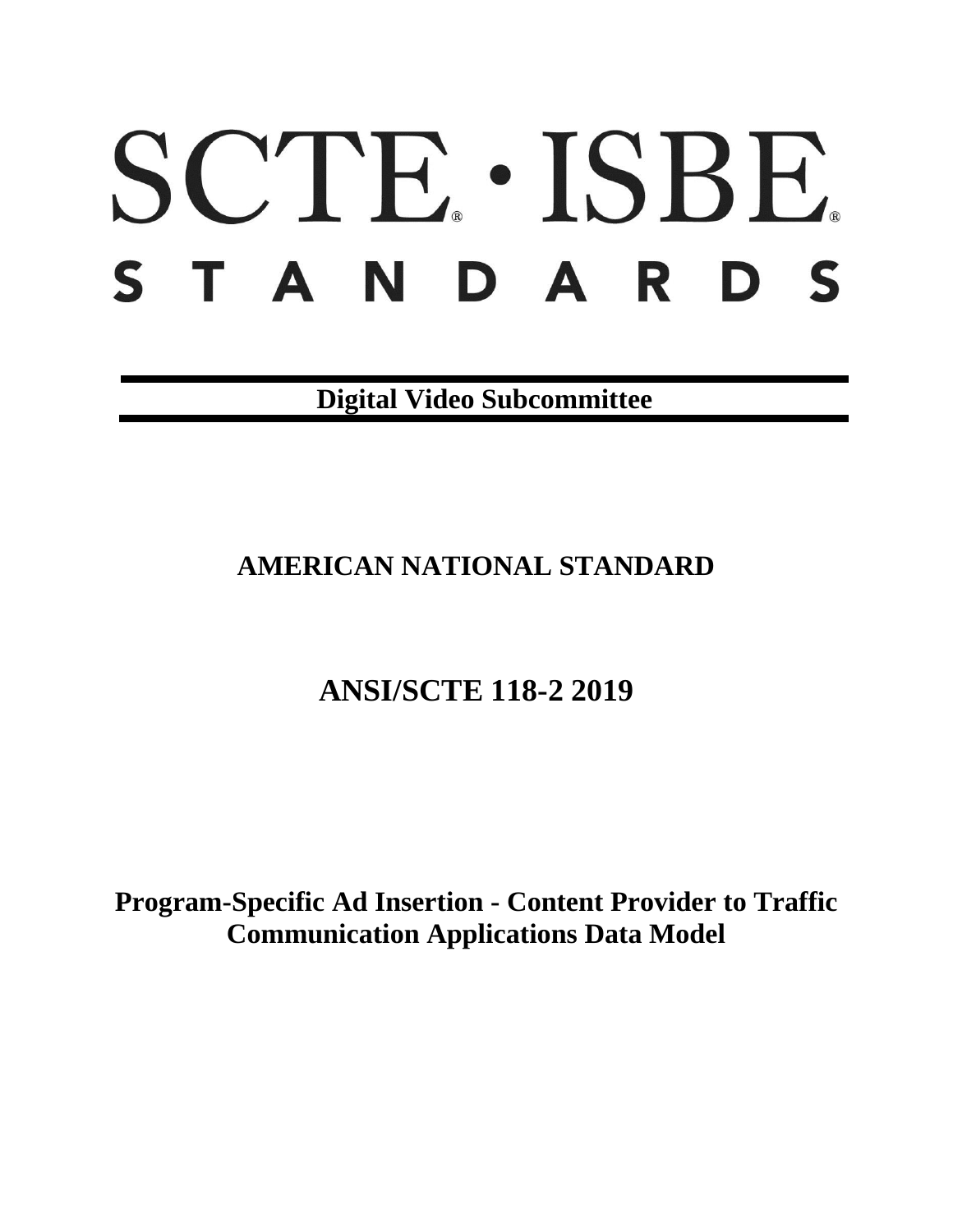# **NOTICE**

<span id="page-1-0"></span>The Society of Cable Telecommunications Engineers (SCTE) / International Society of Broadband Experts (ISBE) Standards and Operational Practices (hereafter called "documents") are intended to serve the public interest by providing specifications, test methods and procedures that promote uniformity of product, interchangeability, best practices and ultimately the long-term reliability of broadband communications facilities. These documents shall not in any way preclude any member or non-member of SCTE•ISBE from manufacturing or selling products not conforming to such documents, nor shall the existence of such standards preclude their voluntary use by those other than SCTE•ISBE members.

SCTE•ISBE assumes no obligations or liability whatsoever to any party who may adopt the documents. Such adopting party assumes all risks associated with adoption of these documents, and accepts full responsibility for any damage and/or claims arising from the adoption of such documents.

Attention is called to the possibility that implementation of this document may require the use of subject matter covered by patent rights. By publication of this document, no position is taken with respect to the existence or validity of any patent rights in connection therewith. SCTE•ISBE shall not be responsible for identifying patents for which a license may be required or for conducting inquiries into the legal validity or scope of those patents that are brought to its attention.

Patent holders who believe that they hold patents which are essential to the implementation of this document have been requested to provide information about those patents and any related licensing terms and conditions. Any such declarations made before or after publication of this document are available on the SCTE•ISBE web site at [http://www.scte.org.](http://www.scte.org/)

All Rights Reserved

© Society of Cable Telecommunications Engineers, Inc. 2019 140 Philips Road Exton, PA 19341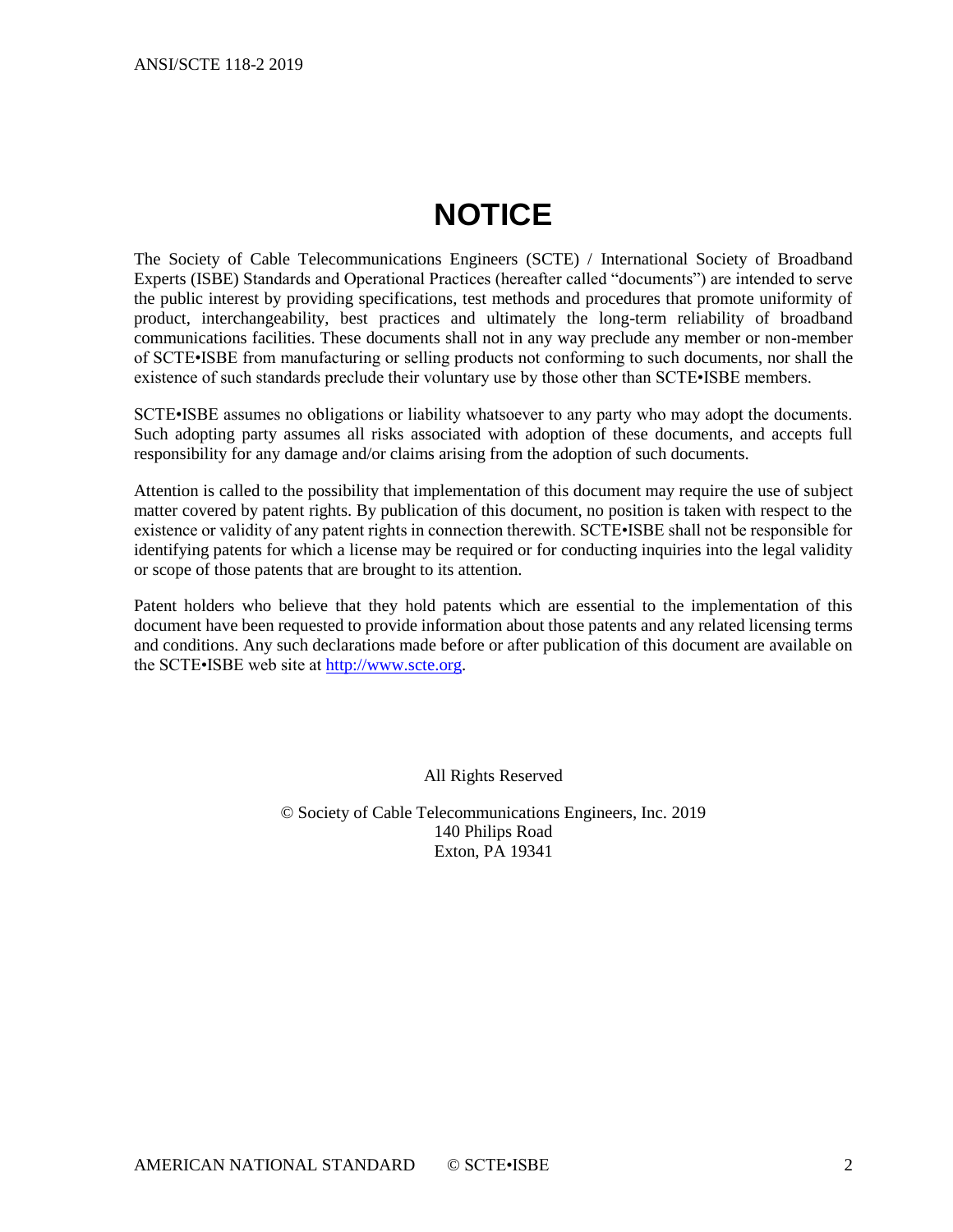| <b>Table of Contents</b> |  |
|--------------------------|--|
|--------------------------|--|

# <span id="page-2-0"></span>**Title Page Number**

| <b>NOTICE</b>  |      | <u> 1980 - Jan Barat, margaret amerikan basar dan berasal dari berasal dalam basar dalam basar dalam basar dalam </u> | 2               |
|----------------|------|-----------------------------------------------------------------------------------------------------------------------|-----------------|
|                |      | $\sim$ 3                                                                                                              |                 |
| $1 \quad$      |      |                                                                                                                       |                 |
|                | 1.1. |                                                                                                                       | $\overline{4}$  |
|                | 1.2. |                                                                                                                       | $\overline{4}$  |
|                | 1.3. |                                                                                                                       | $\overline{4}$  |
|                | 1.4. |                                                                                                                       | $\overline{4}$  |
|                | 1.5. | Areas for Further Investigation or to be Added in Future Versions ______________                                      | $\overline{4}$  |
| 2.             |      |                                                                                                                       | 5               |
|                | 2.1. |                                                                                                                       | 5               |
|                | 2.2. |                                                                                                                       | $5\phantom{.0}$ |
|                | 2.3. |                                                                                                                       |                 |
| 3.             |      |                                                                                                                       |                 |
|                | 3.1. |                                                                                                                       |                 |
|                | 3.2. |                                                                                                                       |                 |
|                | 3.3. |                                                                                                                       |                 |
| 4.             |      |                                                                                                                       |                 |
| 5 <sub>1</sub> |      |                                                                                                                       |                 |
|                | 5.1. |                                                                                                                       | 6               |
|                | 5.2. |                                                                                                                       |                 |
| 6.             |      | Data Model Of Content Provider To The Affiliate Traffic System Communications ________                                | $\overline{7}$  |
|                | 6.1. |                                                                                                                       |                 |
|                | 6.2. |                                                                                                                       |                 |
|                | 6.3. |                                                                                                                       |                 |
|                | 6.4. |                                                                                                                       | 8               |
| 7 <sub>1</sub> |      |                                                                                                                       | 8               |
| 8.             |      |                                                                                                                       | 10              |
|                | 8.1. |                                                                                                                       | 10              |
|                | 8.2. |                                                                                                                       | 10              |
|                | 8.3. |                                                                                                                       |                 |
|                |      | 8.3.1.                                                                                                                |                 |
|                |      | 8.3.2.<br>Live Program with Four Fixed and Two Potential Extra Breaks _________ 12                                    |                 |
|                |      | 8.3.3.<br>Conditional Number of Avails by Service Level ________________________ 12                                   |                 |
|                |      | Conditional Duration of Avails by Service Level _________________________ 13<br>8.3.4.                                |                 |
| 9.0            |      | Appendix A - Sample BXF XML Encoding Of Program Schedules (Informative) _________ 14                                  |                 |
|                |      |                                                                                                                       |                 |

# **List of Tables**

| <b>Title</b>                                                            | Page Number |
|-------------------------------------------------------------------------|-------------|
| Table 1 - Tier 0 Required Data Elements                                 |             |
| Table 2 - Tier 1 Required Data Elements                                 | 7           |
| Table 3 - Tier 2 Required Data Elements                                 | 7           |
| Table 4 - Optional Data Elements                                        | 8           |
| Table 5 - From SCTE 67 [13] - 7.2.6 Avail incrementing/skipping Example | 9           |
| Table 6 - Communication Method Matrix                                   | 9           |
| Table 7 - Mapping of Data Elements to SMPTE 2021                        | 10          |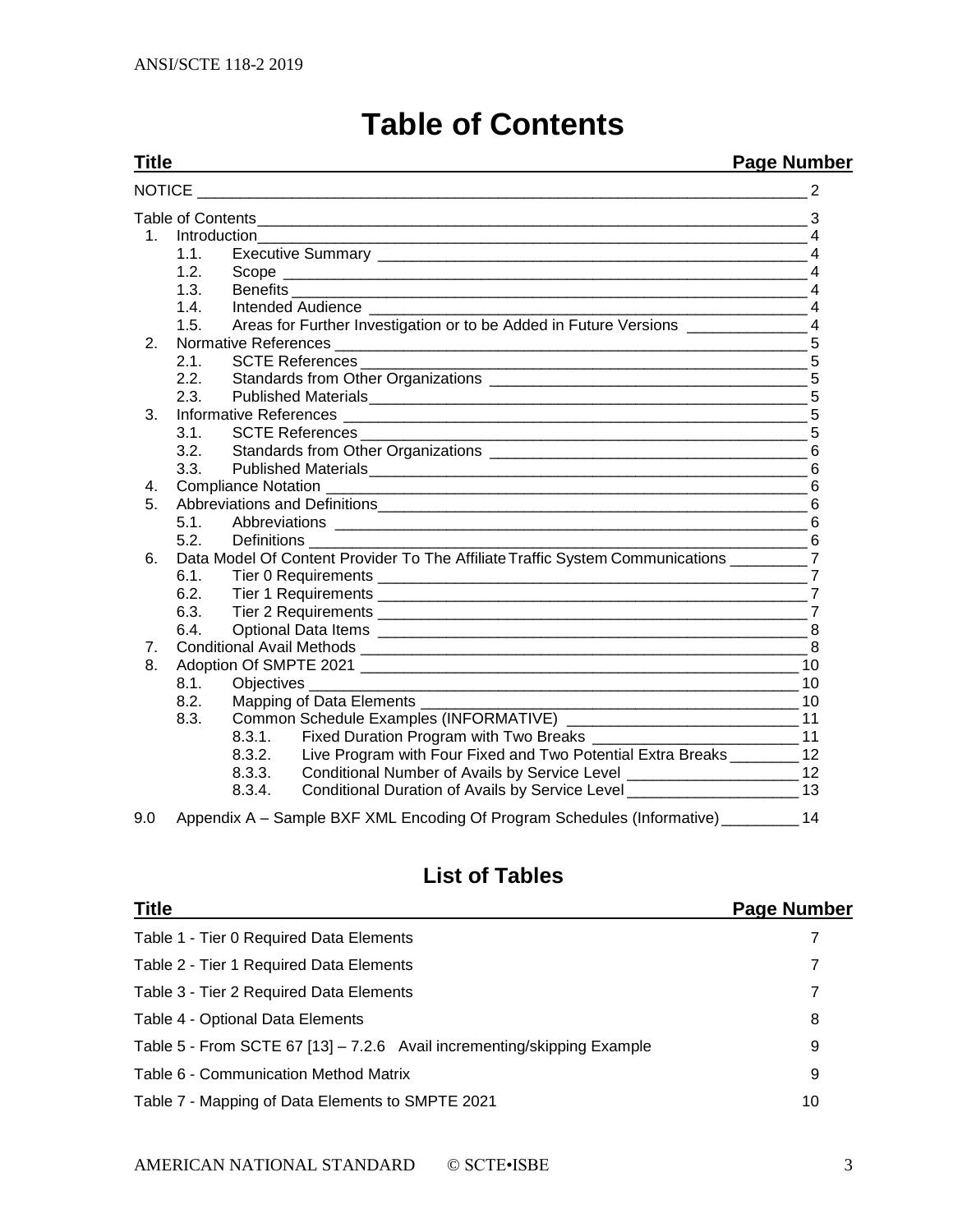# <span id="page-3-0"></span>**1. Introduction**

#### <span id="page-3-1"></span>**1.1. Executive Summary**

This document describes the information that is required to communicate the Program and Avail structure from a content provider (Network) to an Affiliate's SCTE 3[5\[1\]](#page-4-6) compliant Traffic System.

Additionally, this document describes the information required to comply with the Tier 0, Tier 1 and Tier 2 Program-Specific Ad Insertion models as defined by SCTE 118-[1\[12\].](#page-4-7)

#### <span id="page-3-2"></span>**1.2. Scope**

Current Traffic Systems allow Affiliates to schedule the insertion of commercial advertising in either a Time-Based or Event-Based "window" format. Both Time-Based and Event-Based reservations are setup well in advance based on communication from the content provider as described in SCTE 118-1.

This document describes implementation requirements to achieve the functionality associated with Program-Specific Ad Insertion. Program-Specific Ad Insertion is the scheduling and insertion of a Spot into a digital broadcast Program based on the program identifier passed in the SCTE 35 Cue Message.

This document does not specify the source of the data that is required by the Traffic System. This data *may* be provided by the content provider or by a 3rd party (such as a network schedule aggregator, etc.). The data *may* be provided in its entirety, or a subset of the data *may* be provided and then manually supplemented.

#### <span id="page-3-3"></span>**1.3. Benefits**

When implemented as described in SCTE 118-1and with additional reference to SCTE 118-[3\[11\],](#page-4-8) Program-Specific Ad Insertion will allow for an Avail to be associated with a specific Program, as communicated by the Network. By associating advertising to programming instead of simply to windows, the Affiliate *should* be able to earn more revenue by guaranteeing the context of the advertisement, and by adapting to occurrences surrounding live events, such as delayed starts, early ends, or overrun. These scenarios, especially when dealing with sports programming, can involve a great deal of high value advertising.

#### <span id="page-3-4"></span>**1.4. Intended Audience**

The intended audience is content providers, multi-channel video program distributors, TV Everywhere providers/distributors and vendors/developers who build solutions.

#### <span id="page-3-5"></span>**1.5. Areas for Further Investigation or to be Added in Future Versions**

See SCTE 118-1, Section 1.5 for implementation comment.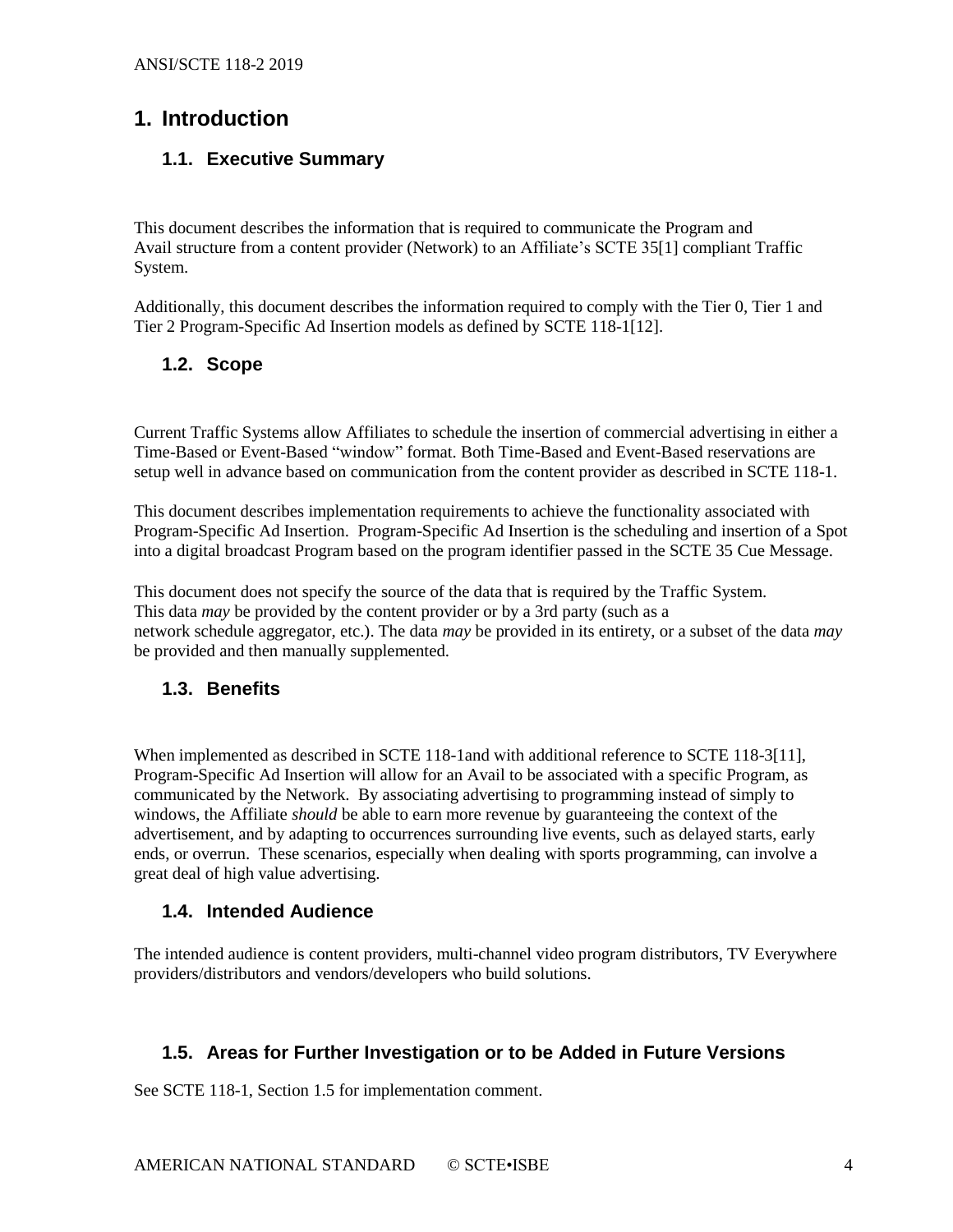# <span id="page-4-0"></span>**2. Normative References**

The following documents contain provisions, which, through reference in this text, constitute provisions of this document. At the time of Subcommittee approval, the editions indicated were valid. All documents are subject to revision; and while parties to any agreement based on this document are encouraged to investigate the possibility of applying the most recent editions of the documents listed below, they are reminded that newer editions of those documents might not be compatible with the referenced version.

# <span id="page-4-1"></span>**2.1. SCTE References**

<span id="page-4-6"></span>[1] SCTE 35 2017 – Digital Program Insertion Cueing Message for Cable

#### <span id="page-4-2"></span>**2.2. Standards from Other Organizations**

- <span id="page-4-12"></span>[2] SMPTE ST 2021-2:2017- Broadcast Exchange Format (BXF)
- <span id="page-4-10"></span>[3] A/65: "Program and System Information Protocol for Terrestrial Broadcast and Cable (PSIP)", Advanced Television Systems Committee, Washington, DC, 14. 2013
- <span id="page-4-11"></span>[4] A/76B: "Programming Metadata Communication Protocol Standard, Revision B", Advanced Television Systems Committee, Washington, DC, 14 January 2008SMPTE 2021-2-2017- Broadcast Exchange Format (BXF)
- <span id="page-4-9"></span>[5] ISO 15706-2:2007 – Information and Documentation - International Standard Audiovisual Number (ISAN) – Part 2: Version Identifier
- [6] ISO 8601 2004 Data elements and interchange formats -- Information interchange--Representation of dates and times Move to 2.2 or change to non-segmented – get updated template

# <span id="page-4-3"></span>**2.3. Published Materials**

- [7] W3C Recommendation, "Extensible Markup Language (XML) 1.0 (Fourth Edition)", Tim Bray, et al, 16 August 2006
- [8] W3C Recommendation, "Namespaces In XML (Second Edition)", Tim Bray, et al, 16 August 2006
- [9] W3C Recommendation, "XML Schema Part 1: Structures (Second Edition)", H. Thompson, et al, 28 October 2004
- [10] W3C Recommendation, "XML Schema Part 2: Datatypes (Second Edition)", P. Biron, et al, 28 October 2004

# <span id="page-4-4"></span>**3. Informative References**

The following documents might provide valuable information to the reader but are not required when complying with this document.

# <span id="page-4-5"></span>**3.1. SCTE References**

- <span id="page-4-8"></span>[11] SCTE 118-3 2019– Program-Specific Ad Insertion – Traffic System to Ad Insertion System File Format Specification.
- <span id="page-4-7"></span>[12] SCTE 118-1 2019 – Program-Specific Ad Insertion - Data Field Definitions, Functional Overview and Application Guidelines.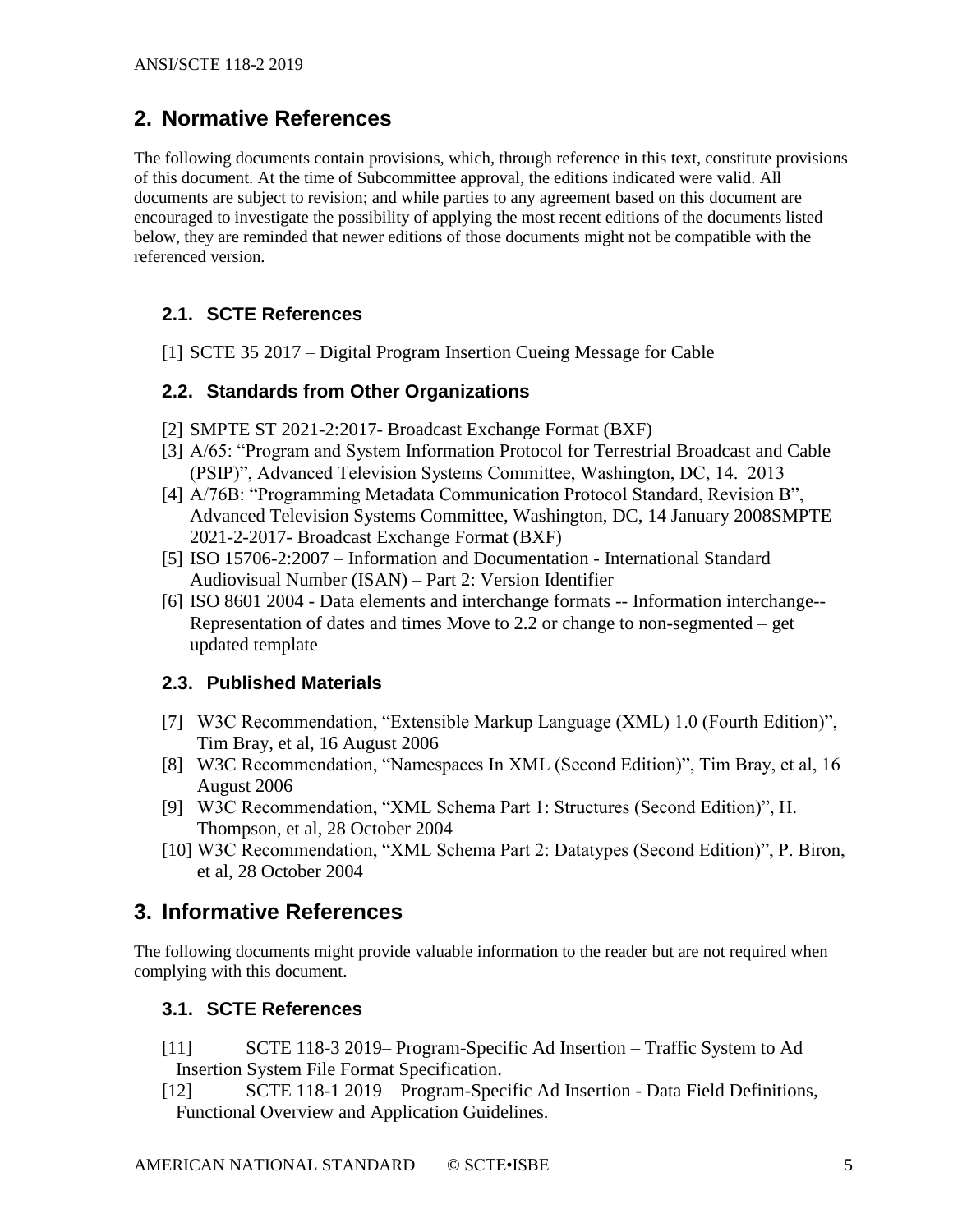<span id="page-5-6"></span><span id="page-5-0"></span>[13] SCTE 67 2017 – Recommended Practice for Digital Program Insertion for Cable

#### **3.2. Standards from Other Organizations**

- [14] SMPTE OV 2021-0:2017 Broadcast Exchange Format Roadmap for the 2021 Document Suite
- [15] SMPTE ST 2021-1:2017 Broadcast Exchange Format (BXF) General Information and Informative Notes

#### <span id="page-5-1"></span>**3.3. Published Materials**

• No informative references are applicable.

|                                                 | This word or the adjective "required" means that the item is an              |  |  |
|-------------------------------------------------|------------------------------------------------------------------------------|--|--|
| shall<br>absolute requirement of this document. |                                                                              |  |  |
|                                                 | This phrase means that the item is an absolute prohibition of this           |  |  |
| shall not                                       | document.                                                                    |  |  |
| forbidden                                       | This word means the value specified shall never be used.                     |  |  |
|                                                 | This word or the adjective "recommended" means that there may exist          |  |  |
| should                                          | valid reasons in particular circumstances to ignore this item, but the       |  |  |
|                                                 | full implications should be understood and the case carefully weighted       |  |  |
|                                                 | before choosing a different course.                                          |  |  |
|                                                 | This phrase means that there may exist valid reasons in particular           |  |  |
| should not                                      | circumstances when the listed behavior is acceptable or even useful,         |  |  |
|                                                 | but the full implications should be understood and the case carefully        |  |  |
|                                                 | weighed before implementing any behavior described with this label.          |  |  |
|                                                 | This word or the adjective " <i>optional</i> " means that this item is truly |  |  |
|                                                 | optional. One vendor may choose to include the item because a                |  |  |
| may                                             | particular marketplace requires it or because it enhances the product,       |  |  |
|                                                 | for example; another vendor may omit the same item.                          |  |  |
|                                                 | Use is permissible for legacy purposes only. Deprecated features may         |  |  |
| deprecated                                      | be removed from future versions of this document. Implementations            |  |  |
|                                                 | should avoid use of deprecated features.                                     |  |  |

# <span id="page-5-2"></span>**4. Compliance Notation**

# <span id="page-5-3"></span>**5. Abbreviations and Definitions**

#### <span id="page-5-4"></span>**5.1. Abbreviations**

<span id="page-5-5"></span>See SCTE 118 Part 1 [\[12\]](#page-4-7) for Abbreviations used in this part.

#### **5.2. Definitions**

See SCTE 118 Part 1 [\[12\]](#page-4-7) for Definitions used in this part.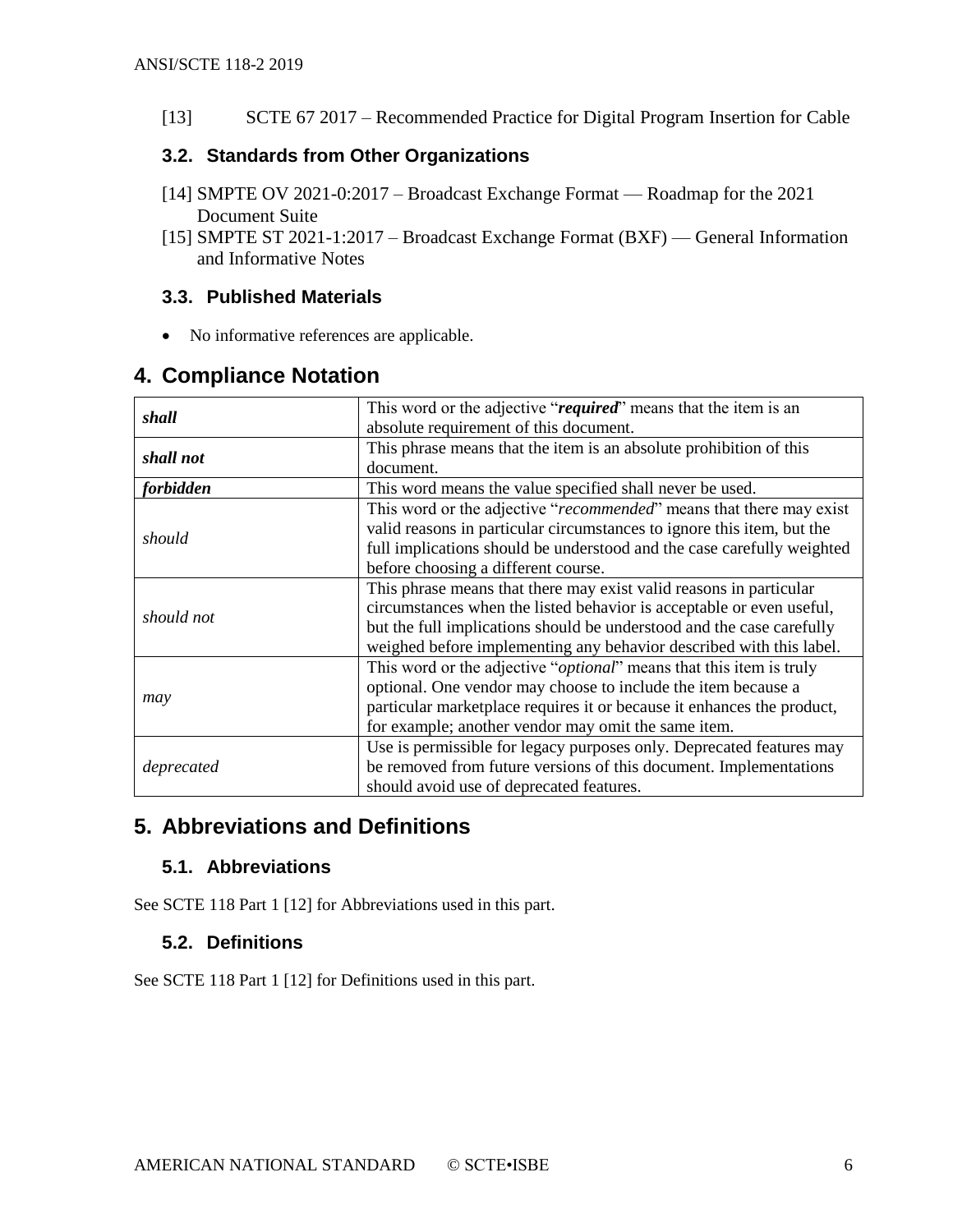# <span id="page-6-0"></span>**6. Data Model Of Content Provider To The Affiliate Traffic System Communications**

## <span id="page-6-1"></span>**6.1. Tier 0 Requirements**

<span id="page-6-4"></span>Tier 0 insertion is non-Program-Specific Ad Insertion using SCTE 3[5\[1\]](#page-4-6) Cue Messages. To support Tier 0 insertion, the following data elements *shall* be provided in the schedule data.

| <b>Required Data</b>              | <b>Notes / Examples</b>                             |
|-----------------------------------|-----------------------------------------------------|
| Scheduled Program Date & Time     | Calendar Date and Time on which the Program begins. |
| <b>Scheduled Program Duration</b> | Expected duration in hours, minutes and seconds.    |
| Program Name                      | Larry King Live, ESPN Sports Center, etc.           |

#### **Table 1 - Tier 0 Required Data Elements**

#### <span id="page-6-2"></span>**6.2. Tier 1 Requirements**

<span id="page-6-5"></span>Tier 1 insertion is Program-Specific Ad Insertion using SCTE 35 [\[1\]](#page-4-6) Cue Messages, but does not require matching the avail\_num or avails\_expected fields of SCTE 35. To support Tier 1 insertion, in addition to the Tier 0 fields above, the following additional data element *shall* be provided in the schedule data.

#### **Table 2 - Tier 1 Required Data Elements**

| <b>Required Data</b>           | <b>Notes</b>                                                                                                 |
|--------------------------------|--------------------------------------------------------------------------------------------------------------|
| $[1]$ unique_program_id field) | Unique Program Identifier (SCTE 35 The Unique Program Identifier of the Program that is<br>scheduled to air. |

#### <span id="page-6-3"></span>**6.3. Tier 2 Requirements**

<span id="page-6-6"></span>Tier 2 insertion is Program-Specific Ad Insertion using SCTE 35 [\[1\]](#page-4-6) Cue Messages requiring matching the avail\_num and avails\_expected fields in SCTE 35 messages. To support Tier 2 insertion, in addition to the Tier 0 & Tier 1 fields above, the following data elements *shall* be provided in the schedule data.

| <b>Required Data</b>          | <b>Notes</b>                                     |
|-------------------------------|--------------------------------------------------|
| <b>Avail Number</b>           | The current Avail opportunity to which the       |
| (SCTE 35 [1] avail_num field) | Cue Message refers for a given                   |
|                               | unique_program_id.                               |
| <b>Avails Expected</b>        | Together with the Avail Number, this announces   |
| (SCTE 35 avails_expected      | the anticipated Avails for a particular Program. |
| field)                        |                                                  |

**Table 3 - Tier 2 Required Data Elements**

A Network *shall* communicate all data elements required for Tier 2 support in the Cue Messages that will exist in the data stream for the Program. Due to the Tiered Insertion behavior logic (see SCTE 118- [1\[12\],](#page-4-7) section 6.3), if an Ad Insertion System recognizes a Cue Message containing Tier 1 or Tier 2 data elements, it will attempt to insert any open window, non-Program-Specific ad content. A Network *may* prevent insertions associated with Cue Messages not intended for a particular Affiliate through the use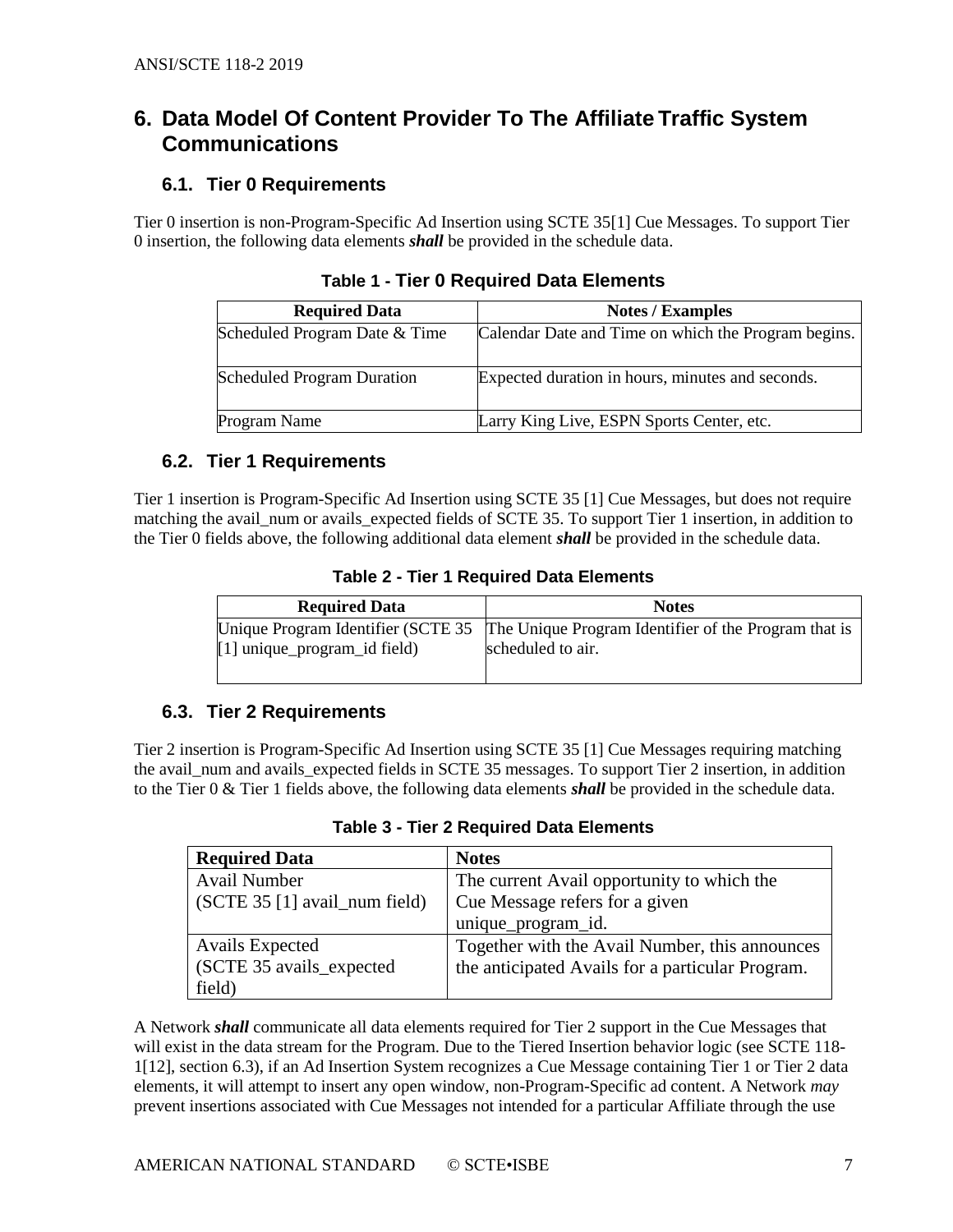of the AuthorizedName (see Section 6.4). If a Network is using Tier 1 behavior, there is no way to prevent or direct an Affiliate to ignore a particular Cue Message.

## <span id="page-7-0"></span>**6.4. Optional Data Items**

<span id="page-7-2"></span>The following are additional items that *may* appear for each Program. Optional items *may* be used in implementations of any Tier.

| <b>Optional Data</b>         | <b>Notes</b>                                                                                                                                                                                                             |
|------------------------------|--------------------------------------------------------------------------------------------------------------------------------------------------------------------------------------------------------------------------|
| AuthorizedName               | A unique identifier for a service level covering one or<br>more MVPDs that all share the same contractual<br>agreement for authorized Avails.                                                                            |
| AuthorizationList            | A list of AuthorizedName(s)                                                                                                                                                                                              |
| Avail Date & Time            | Anticipated time (within the Program) for the Avail.                                                                                                                                                                     |
| <b>Avail Time Tolerances</b> | Specifies potential variation of the anticipated Avail<br>time in minutes minus and minutes plus.                                                                                                                        |
| <b>Avail Duration</b>        | Expected Avail duration.                                                                                                                                                                                                 |
| Program Type                 | Live, Scheduled, Repeat, etc.                                                                                                                                                                                            |
| Program Description          | Textual information describing the Program                                                                                                                                                                               |
| <b>Episode Information</b>   | Textual description or programmer defined numbering<br>scheme to differentiate among episodes of a Program<br>series.                                                                                                    |
| <b>ISAN</b> Identifier       | ISAN is an acronym for International Standard<br>Audio/Visual Number. This is a unique identifier of<br>the content as defined by ISO 15706-2:2007 [5]                                                                   |
| Program Genre                | Textual description of the type of programming: i.e.<br>Movie/Comedy, Talk Show/Political, etc.                                                                                                                          |
| <b>Parental Rating</b>       | Standard rating as defined by $A/65$ , Section 6.9.3, [3]<br>Content Advisory Descriptor. See also A/76B, [4]<br>Programming Metadata Communication Protocol, for<br>a method of carrying the descriptor in an XML form. |

**Table 4 - Optional Data Elements**

# <span id="page-7-1"></span>**7. Conditional Avail Methods**

Content providers frequently establish varying agreements with cable MVPDs with respect to the number of local Avails into which the MVPD *may* insert advertising. Based on these varying agreements, certain MVPDs *may* be offered more or less Avails than others and/or the duration of specified Avails *may* differ among MVPDs. This section describes methods for defining these conditional Avails with varying degrees of privacy among the participating parties.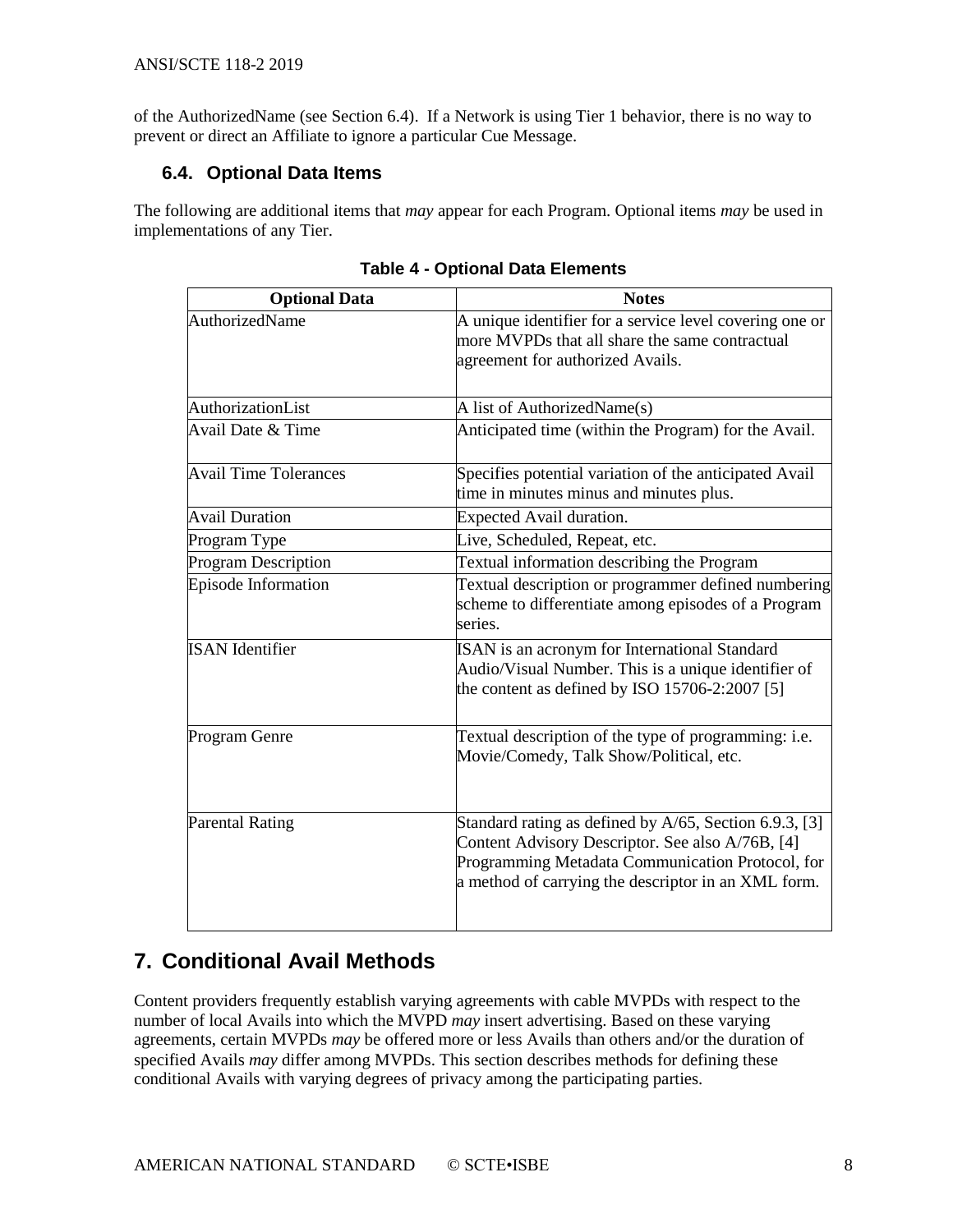<span id="page-8-0"></span>The following refers to the four Approaches illustrated in the seven / five Avail example in SCTE 67 [\[13\],](#page-5-6) Section 7.2.6, Table 1 and assumes a full SCTE 118-[1\[12\]](#page-4-7) Tier 2 implementation. The table is reprinted here as a service to the reader.

| <b>AVAIL</b> | Approach 1 | Approach 2 | Approach 3 | Approach 4                                 |
|--------------|------------|------------|------------|--------------------------------------------|
|              | 1 of 7     | $1$ of $5$ | $1$ of $7$ | 1 of 7                                     |
|              | 2 of 7     | 2 of 5     | 2 of 7     | $2$ of $7$                                 |
|              | 3 of 7     | ----       |            | (3 of 7) revd but not scheduled            |
|              | 4 of 7     | 3 of 5     | 4 of 7     | 4 of 7                                     |
|              | 5 of 7     |            |            | $(5 \text{ of } 7)$ rcvd but not scheduled |
| 16           | 6 of 7     | 4 of 5     | 6 of 7     | 6 of 7                                     |
|              | 7 of 7     | 5 of 5     | 7 of 7     | 7 of 7                                     |

**Table 5 - From SCTE 67 [13] – 7.2.6 Avail incrementing/skipping Example**

Content providers *may* execute the above approaches using several different methods. The method selected by the content provider will be based on the following considerations:

- 1. the number of Service Level Agreements it has with MVPDs if different "service levels" are provided,
- 2. its desire to maintain privacy of their different deals with each MVPD.
- 3. its ability / desire to generate a single or separate 118-2 schedule file for each "service level"
- 4. its ability / desire to generate a separate or encrypted SCTE-3[5\[1\]](#page-4-6) message stream for each provided "service level"

#### <span id="page-8-1"></span>**Service Level Methods**

|                        | <b>Method 1</b> | <b>Method 2</b> | <b>Method 3</b> | <b>Method 4</b> |
|------------------------|-----------------|-----------------|-----------------|-----------------|
| 118-2                  | Simple          | <i>n</i> Simple | Enhanced        | Enhanced        |
| <b>SCTE 35 Streams</b> |                 |                 |                 |                 |
| <b>Avail Privacy</b>   | N/A             | Yes             | No              | No              |

**Table 6 - Communication Method Matrix**

#### **Method 1**

A content provider choosing to offer only one service level would deliver the same Avail information via a single Simple File for distribution to all MVPDs (timing of delivery / pickup of these files needs to be determined). Correspondingly, only one stream of SCTE 3[5\[1\]](#page-4-6) Cue Messages would be needed to support the single service level across the marketplace. This is illustrated by Approach 1 in SCTE 6[7\[13\]](#page-5-6) Section 7.2.6, Table 1 included above for reference.

#### **Method 2**

A content provider offering more than one service level and having the capacity to generate unique Simple Files and unique SCTE 3[5\[1\]](#page-4-6) Cue Messages per service level could utilize Method 1 for each service level variant, i.e. produce a separate Simple File and a corresponding SCTE 35 Cue Message stream for each variant.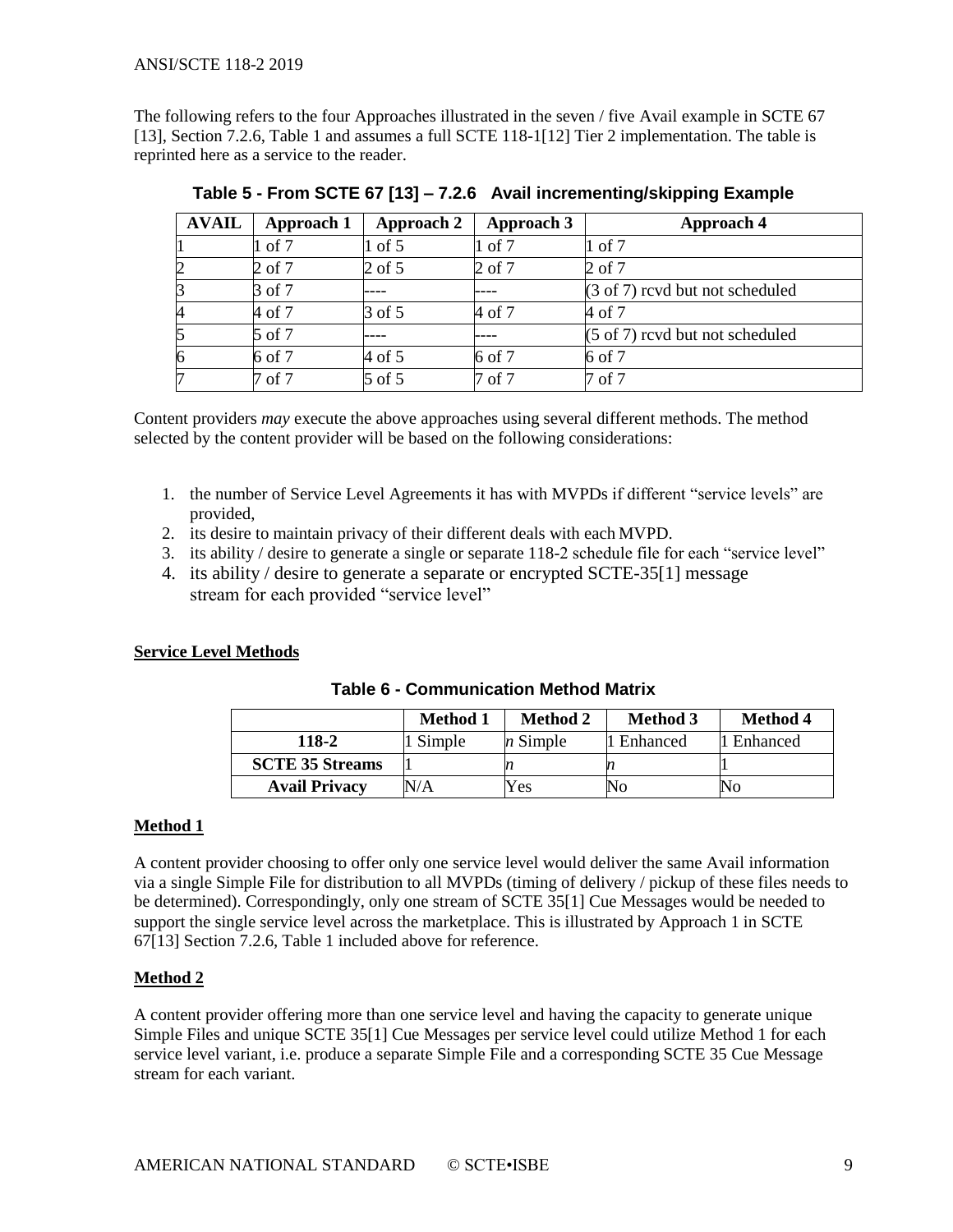To implement this method a content provider would generate SCTE 118-2 files and SCTE 3[5\[1\]](#page-4-6) Cue Messages illustrated by Approach 1 for the MVPDs with the seven Avail service level and SCTE 118-2 files and SCTE 35 Cue Messages illustrated by Approach 2 for the MVPDs with the five Avail service level.

This is perhaps the cleanest method when multiple Service Level Agreements are offered because the communication of Avails is handled separately from end to end and allows for Avail privacy if desired.

#### **Method 3**

A content provider offering more than one type of Service Level Agreement *may* instead opt to distribute a single version of the SCTE 118-2 schedule file enhanced with Avail allocation metadata to all MVPDs. With this method, all seven Avails would be listed in the Enhanced File and each Avail would contain an AuthorizationList identifying the eligible service levels of that Avail.

Separate or encrypted SCTE 3[5\[1\]](#page-4-6) Cue Message streams would then need to be generated for each type of service level, exposing only the Avails appropriate for the targeted MVPD, much like Approach 3. Because all Avails are revealed in the single Enhanced File, Avail privacy is forfeited with this method. However, it does spare content providers the burden of producing multiple Simple Files.

#### **Method 4**

Content providers that do not have the means or desire to generate separate or encrypted SCTE 3[5\[1\]](#page-4-6) Cue Message streams but wish to support multiple MVPD service levels could produce a single version of the Enhanced File coupled with a single SCTE 35 Cue Message stream. As all the Cue Messages are visible, MVPDs would be trusted to schedule only the Avails identified by the AuthorizationList corresponding with their Service Level Agreements.

With this method, there is full Avail disclosure via the Enhanced File and the honor system is in effect for Avail usage by the MVPD. However, there is no need for multiple or encrypted SCTE 35[1] Cue Message streams.

# <span id="page-9-0"></span>**8. Adoption Of SMPTE 2021**

# <span id="page-9-1"></span>**8.1. Objectives**

All required and optional data elements of this standard are accommodated within the SMPTE 202[1\[2\]](#page-4-12) BXF protocol and its associated XML schema for encoding of content provider to Affiliate Traffic System program schedules. Since the BXF protocol covers extensive data beyond the scope of this standard, this standard *shall* be based on a mapping of required and optional data defined in section 6.0 above to BXF XML data elements as defined in section 8.2 below.

# <span id="page-9-2"></span>**8.2. Mapping of Data Elements**

The following table defines the mapping of data elements, required for each Tier of this standard, to the BXF protocol as defined in SMPTE 202[1\[2\].](#page-4-12) Appendix A provides examples of SCTE 118-2 program schedules encoded using BXF XML.

<span id="page-9-3"></span>

| <b>SCTE 118-2 Data</b> | <b>Tiers</b> | <b>SMPTE 2021 Data Element (Root)</b>       |
|------------------------|--------------|---------------------------------------------|
| Element                |              | BxfMessage/BxfData/Schedule/ScheduledEvent/ |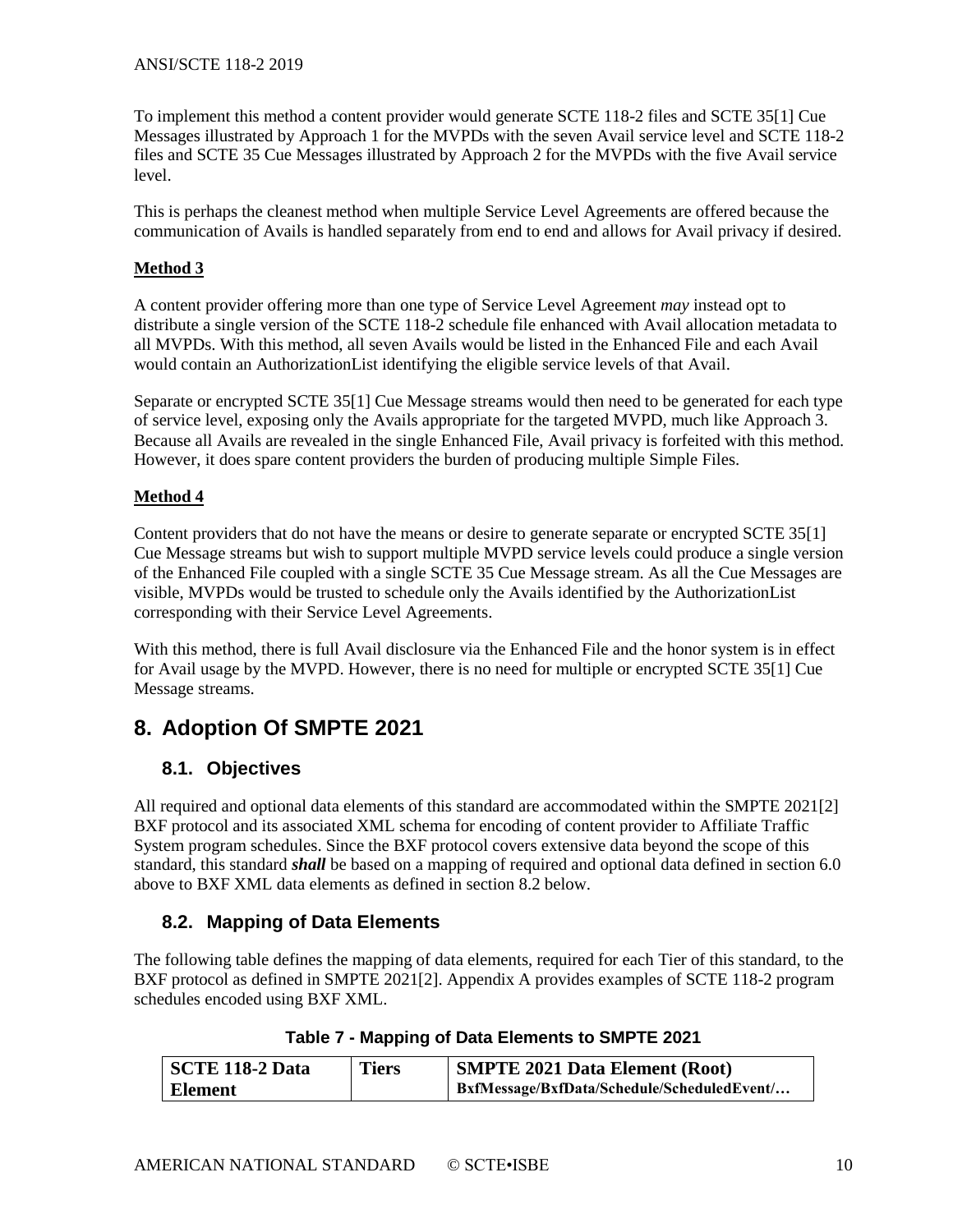| <b>Scheduled Program</b>     | 0,1,2          | EventData/StartDateTime with @eventType     |
|------------------------------|----------------|---------------------------------------------|
| Date & Time                  |                | set to "Primary-ProgramHeader"              |
| <b>Scheduled Program</b>     | 0,1,2          | LengthOption/Duration with @eventType set   |
| Duration                     |                | to "Primary-ProgramHeader"                  |
| Program Name                 | 0,1,2          | EventData/PrimaryEvent/ProgramEvent/Progr   |
|                              |                | amName where $@$ event Type = "Primary-     |
|                              |                | ProgramHeader"                              |
| <b>Unique Program</b>        | 1,2            | Content/ContentId/AlternateId, with @IdType |
| Identifier                   |                | set to "Unique Program Identifier"          |
| <b>Avail Number</b>          | $\overline{2}$ | Format/Formats/FormatStructure/FormatElem   |
|                              |                | ents/AvailNumber                            |
| <b>Avails Expected</b>       | $\overline{2}$ | Format/Formats/FormatStructure/FormatElem   |
|                              |                | ents/TotalAvails                            |
| AuthorizationList &          | $\overline{2}$ | Format/Formats/FormatStructure/FormatElem   |
| AuthorizedName               |                | ents/AuthorizationList                      |
| Avail Date & Time            | 0,1,2          | EventData/StartDateTime with @eventType     |
|                              |                | set to "Primary-BreakHeader"                |
| <b>Avail Time Tolerances</b> | 0,1,2          | Format/Formats/FormatStructure/FormatElem   |
|                              |                | ents/PrimaryOffset with @minusWindow and    |
| Program Type                 | Optional       | ContentType                                 |
|                              |                |                                             |
| Program Description          | Optional       | Content/Description                         |
|                              |                | Content/Name                                |
| Episode Information          | Optional       | Series/SeriesName                           |
|                              |                | Series/EpisodeName                          |
| <b>ISAN</b> Identifier       | Optional       | Content/ContentId/Isan                      |
|                              |                |                                             |
| Program Genre                | Optional       | Content/Genre                               |
|                              |                |                                             |
| <b>TV Rating</b>             | Optional       | ParentalRating/Rating with @region set to 1 |
|                              |                | (US)                                        |

# <span id="page-10-0"></span>**8.3. Common Schedule Examples (INFORMATIVE)**

This section describes four typical examples of schedule constructs addressed by this standard. In all cases these exchanges are from a content provider or designated proxy directed to a MVPD's Traffic System. An outline of the BXF XML mapping for each example is included with the BXF XML elements in bold and brief explanations of the elements employed. In all cases these data are contained within the **<BxfMessage/BxfData/Schedule>** element of BXF XML and each Program is defined within a **<ScheduledEvent>** element and its subordinate elements.

<span id="page-10-1"></span>A detailed BXF XML encoding sample addressing the salient aspects of these scenarios is also included in Appendix A – Sample BXF XML Encoding of Program Schedules.

# *8.3.1. Fixed Duration Program with Two Breaks*

In practice, the majority of Program content is defined as a fixed duration Program with a predefined number of Breaks that are also of fixed duration. Such a Program would be defined within a **<ScheduledEvent>** element as follows: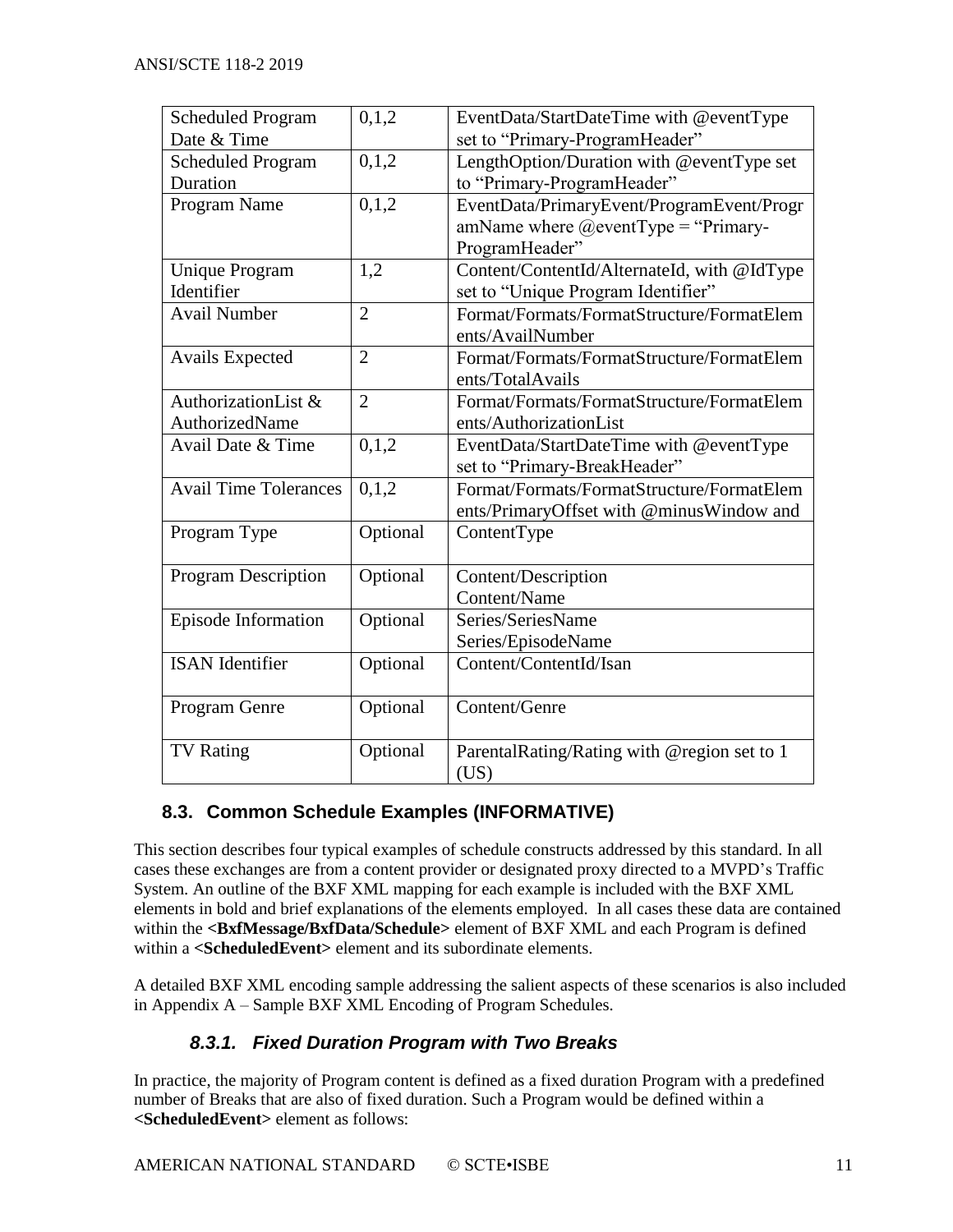- 1. An **<EventData>** element defining the **<EventId>**, a **<StartDateTime>** and **<LengthOption/Duration>** for the Program.
- 2. A **<Content>** element defining the Program by <**ContentId>**, **<Name>**, **<Genre>**, and **<Description>**
- 3. A **<Format/Formats>** element giving the identifier of the format **<FormatId>**, defining the duration of the format **<FormatLength>** and listing two records under the **<FormatStructure/FormatElements>** each with an identifier **<PrimaryElementId>**, and a type **<FormatElementType>** set to "Break" and with the first record the **<AvailNumber>** set to 1 and **<TotalAvails>** set to 2 and the second record with **<AvailNumber>** set to 2 and **<TotalAvails>** set to 2.

# *8.3.2. Live Program with Four Fixed and Two Potential Extra Breaks*

<span id="page-11-0"></span>Live Programs frequently vary from the originally scheduled duration as in the case of overtime play in a live sporting event. In this scenario, it is useful to define "extra" Breaks that *may* be offered if the event goes over time. Such a Program would be defined within a **<Scheduled>** element as follows:

- 1. An **<EventData>** element defining the **<EventId>**, a **<StartDateTime>** and **<LengthOption/Duration>** for the Program.
- 2. A **<Content>** element defining the Program by <**ContentId>**, **<Name>**, **<Genre>**, and **<Description>**
- 3. A **<Format/Formats>** element giving the identifier of the format, defining the duration of the format and declaring four **TotalAvails** in the same manner as the first example under the **<FormatStructure/FormatElements>**.
- 4. A **<FormatStructure>** element containing exactly six **<FormatElements>**
- 5. Four **<FormatElements>** of type **Break** defining the details of each fixed Break by offset time within the format and duration.
- 6. Two **<FormatElements>** of type **Break** defining the details of each extra Break by anticipated offset time within the format and duration. In this case the offset times will be greater than the scheduled Program duration and the Avail numbers will exceed the Avails expected.

# *8.3.3. Conditional Number of Avails by Service Level*

<span id="page-11-1"></span>When multiple Service Level Agreements are to be encoded within a single BXF XML schedule (see Section 7.0 – Method 3) the **<AuthorizationList>** element is employed. This element will be included for each Break where the carriage is restricted to MVPDs by service level. Each service level is identified by a **<AuthorizedName>** that directly corresponds to the contract specifying the carriage details. The presence of an **<AuthorizationList>** indicates that the Break is conditional and only available to MVPDs with matching **<AuthorizedName>.** For example, consider a Program with two Breaks where the second Break is conditional as follows:

- 1. An **<EventData>** element defining the **<EventId>**, a **<StartDateTime>** and **<LengthOption/Duration>** for the Program.
- 2. A **<Content>** element defining the Program by <**ContentId>**, **<Name>**, **<Genre>**, and **<Description>**
- 3. A **<Format/Formats>** element giving the identifier of the format, defining the duration of the format and declaring two **TotalAvails**.
- 4. A **<FormatsStructure>** element containing exactly two **<FormatElements>**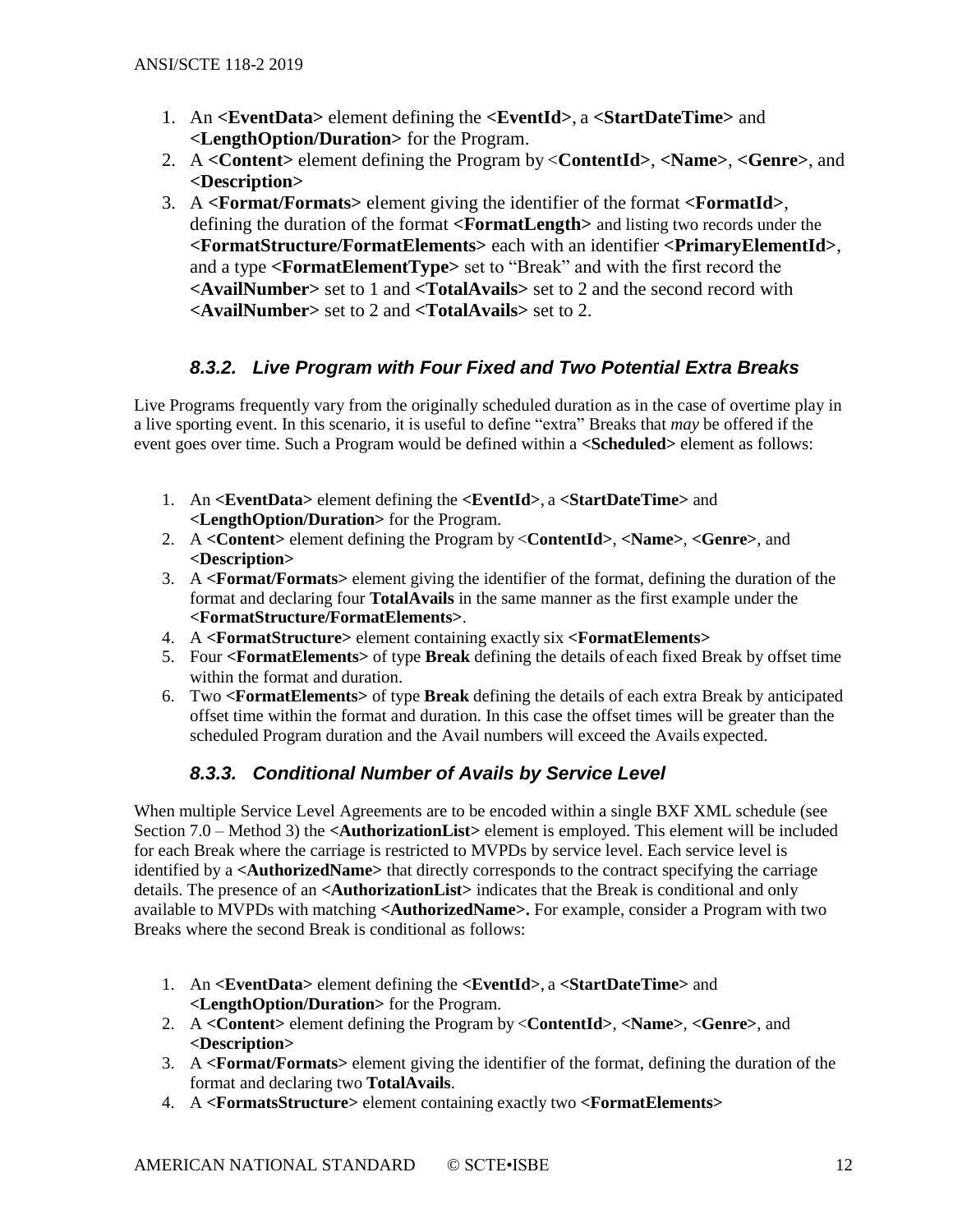- 5. A **<FormatElements>** of type **Break** defining the details of the first Break by offset time within the format and duration. This Break is carried by all MVPDs and, therefore, contains no **<AuthorizationList>.**
- 6. A **<FormatElements>** of type **Break** defining the details of the second Break by offset time within the format and duration. This Break is carried conditionally and, therefore, contains an **<AuthorizationList>** with one or more **<AuthorizedName>** elements corresponding to the service level contract(s) providing those Breaks.

# *8.3.4. Conditional Duration of Avails by Service Level*

<span id="page-12-0"></span>In some cases, the variation among Service Level Agreements *may* result in the same number of Breaks but differing durations. The <AuthorizationList> also covers this scenario as in the following example where the second of two Breaks *may* be longer for some service level(s):

- 1. An **<EventData>** element defining the **<EventId>**, a **<StartDateTime>** and **<LengthOption/Duration>** for the Program.
- 2. A **<Content>** element defining the Program by <**ContentId>**, **<Name>**, **<Genre>**, and **<Description>**
- 3. A **<Formats>** element giving the identifier of the format, defining the duration of the format and declaring two **TotalAvails**.
- 4. A **<FormatsStructure>** element containing exactly three **<FormatElements>**
- 5. A **<FormatElements>** of type **Break** defining the details of the first bBeak by offset time within the format and duration. This Break is the same duration for all MVPDs and, therefore, contains no **<AuthorizationList>.**
- 6. A **<FormatElements>** of type **Break** defining the details of the second Break by offset time within the format and duration. This Break duration varies and, therefore, contains an **<AuthorizationList>** with one or more **<AuthorizedName>** elements corresponding to the Service Level Agreement(s) for the specified duration.
- 7. A **<FormatElements>** of type **Break** defining the alternative details of the second Break by offset time within the format and alternative duration. This Break duration varies and, therefore, contains an **<AuthorizationList>** with one or more **<AuthorizedName>** elements corresponding to the Service Level Agreement(s) for the specified alternate duration.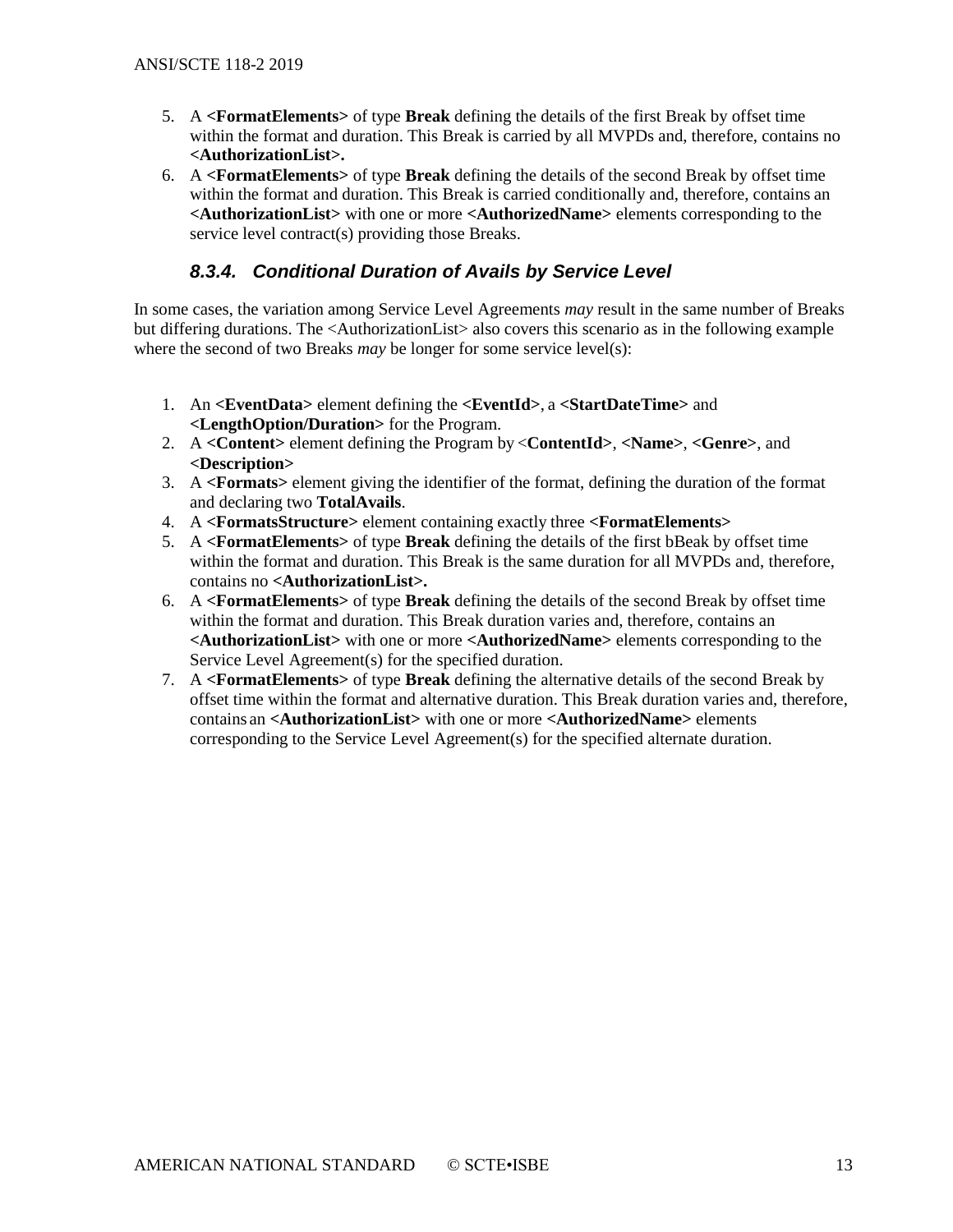# <span id="page-13-0"></span>**9.0 Appendix A – Sample BXF XML Encoding Of Program Schedules (Informative)**

The following example defines the live sporting event and fixed duration talk show as described and illustrated in Section 8.3. Note that this is a fragment of a BXF XML file and includes only the required header data and those elements relevant to SCTE 118-2 to define two Programs and their Avails. This sample is provided as an informative reference only. In the event of any conflict between this sample and the standard as defined in SMPTE 202[1\[2\],](#page-4-12) the requirements of SMPTE 2021 are definitive.

```
<?xml version="1.0" encoding="UTF-8"?>
<BxfMessage id="urn:uuid:3A725992-7656-456e-94F6-6090DE940E00" dateTime="2006-09-
20T00:00:00.00"
  messageType="Information" origin="Traffic System" originType="Traffic" userName="Traffic 
  System User" xmlns="http://smpte-ra.org/schemas/2021/2007/BXF"
 xmlns:xsi="http://www.w3.org/2001/XMLSchema-instance"
  xsi:schemaLocation="http://smpte-ra.org/schemas/2021/2007/BXF
 bxfschema.xsd" 
 xmlns:pmcp="http://www.atsc.org/XMLSchemas/pmcp/2007/3.1" >
  <BxfData action="add">
    <Schedule type="Primary" scheduleId="urn:uuid:3A725992-7656-456e-94F6-
      6090DE940F01" scheduleName="CHAN1"
scheduleStart="2012-09-
      21T00:00:00.00" 
      scheduleEnd="2012-09-
      22T00:00:00.00">
      <Channel channelNumber="1" status="active" 
       type="digital_television" ca="false" shortName="ESPN1E" 
       outOfBand="true" action="add">
            <pmcp:Name lang="eng" action="add">ESPN East 
                          Feed</pmcp:Name>
               <pmcp:Description lang="eng">channel 
                      desc</pmcp:Description>
      </Channel>
 <ScheduledEvent>
    <EventData>
      <EventId>urn:uuid:3A725992-7656-456e-94F6-6090DE940E0A</EventId>
      <PrimaryEvent type="ProgramHeader">
       <ProgramEvent>
         <SegmentNumber>1</SegmentNumber>
          <ProgramName>NBA Basketball</ProgramName>
       </ProgramEvent>
      </PrimaryEvent>
      <StartDateTime>
       <SmpteDateTime broadcastDate="2012-09-21">
          <SmpteTimeCode>17:00:00:00</SmpteTimeCode>
       </SmpteDateTime>
     </StartDateTime>
     <LengthOption>
        <Duration>
            <SmpteDuration><SmpteTimeCode>02:30:00:00</SmpteTimeCode></SmpteDuration>
         </Duration>
      </LengthOption>
      <StartMode>Fixed</StartMode>
      <EndMode>Duration</EndMode>
    </EventData>
    <Content>
      <ContentId>
        <AlternateId idType="Unique Program ID">07224</AlternateId>
      </ContentId>
      <Name>NBA Basketball</Name>
      <Genre>Sport/NBA Basketball</Genre>
      <Description>LA Lakers vs Detroit Pistons</Description>
    </Content>
    <Format>
      <Formats>
       <FormatId>urn:uuid:3A725992-7656-456e-94F6-6090DE940E0B</FormatId>
        <FormatLength>
          <SmpteDuration><SmpteTimeCode>02:30:00:00</SmpteTimeCode></SmpteDuration>
        \langle/FormatLength\rangle<FormatStructure>
```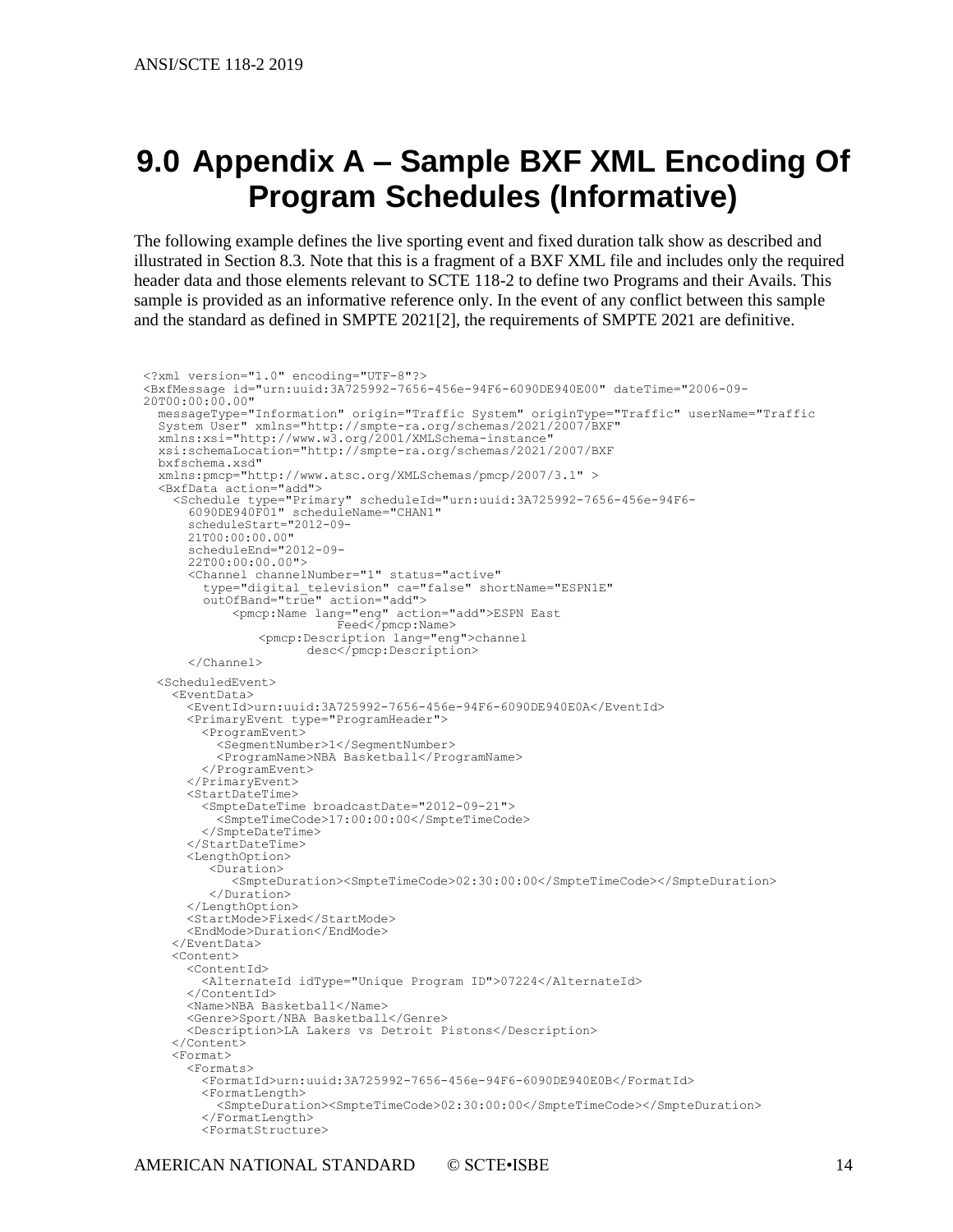#### ANSI/SCTE 118-2 2019

```
<FormatElements>
  <PrimaryElementId>urn:uuid:3A725992-7656-456e-94F6-6090DE940E0C</PrimaryElementId>
  <FormatElementType>Break</FormatElementType>
<AvailNumber>1</AvailNumber>
  <TotalAvails>7</TotalAvails>
  <PrimaryOffset minusWindow="00:05:00:00" plusWindow="00:05:00:00">
<SmpteTimeCode>00:15:00:00</SmpteTimeCode>
  </PrimaryOffset>
  <PrimaryDuration variable="false">
    <SmpteDuration><SmpteTimeCode>00:01:00:00</SmpteTimeCode></SmpteDuration>
  </PrimaryDuration>
</FormatElements>
<FormatElements>
  <PrimaryElementId>urn:uuid:3A725992-7656-456e-94F6-6090DE940E0D</PrimaryElementId>
  <FormatElementType>Break</FormatElementType>
<AvailNumber>2</AvailNumber>
  <TotalAvails>7</TotalAvails>
  <PrimaryOffset minusWindow="00:05:00:00" plusWindow="00:05:00:00">
    <SmpteTimeCode>00:45:00:00</SmpteTimeCode>
  </PrimaryOffset>
  <PrimaryDuration variable="false">
    <SmpteDuration><SmpteTimeCode>00:01:00:00</SmpteTimeCode></SmpteDuration>
  </PrimaryDuration>
</FormatElements>
<FormatElements>
  <PrimaryElementId>urn:uuid:3A725992-7656-456e-94F6-6090DE940E0E</PrimaryElementId>
  <FormatElementType>Break</FormatElementType>
<AvailNumber>3</AvailNumber>
  <TotalAvails>7</TotalAvails>
  <AuthorizationList>
    <AuthorizedName>Service Level Agreement ID-1</AuthorizedName>
    <AuthorizedName>Service Level Agreement ID-7</AuthorizedName>
  </AuthorizationList>
  <PrimaryOffset minusWindow="00:05:00:00" plusWindow="00:05:00:00">
     <SmpteTimeCode>01:00:00:00</SmpteTimeCode>
  </PrimaryOffset>
  <PrimaryDuration variable="false">
    <SmpteDuration><SmpteTimeCode>00:01:00:00</SmpteTimeCode></SmpteDuration>
  </PrimaryDuration>
</FormatElements>
<FormatElements>
  <PrimaryElementId>urn:uuid:3A725992-7656-456e-94F6-6090DE940E0F</PrimaryElementId>
  <FormatElementType>Break</FormatElementType>
  <AvailNumber>4</AvailNumber>
```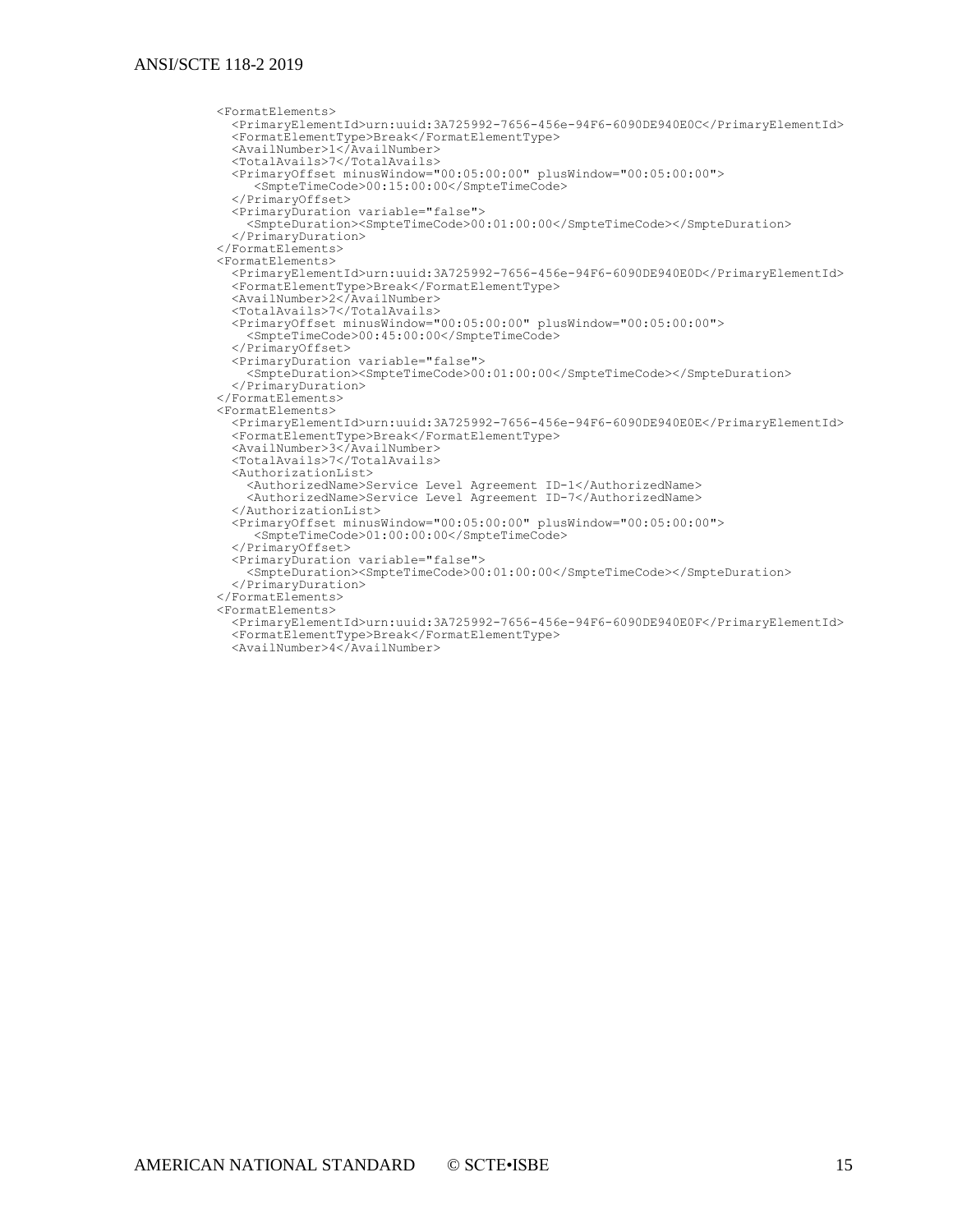#### ANSI/SCTE 118-2 2019

```
<TotalAvails>7</TotalAvails>
        <PrimaryOffset minusWindow="00:05:00:00" plusWindow="00:05:00:00">
          <SmpteTimeCode>01:15:00:00</SmpteTimeCode>
        </PrimaryOffset>
        <PrimaryDuration variable="false">
          <SmpteDuration><SmpteTimeCode>00:01:00:00</SmpteTimeCode></SmpteDuration>
        </PrimaryDuration>
      </FormatElements>
      <FormatElements>
        <PrimaryElementId>urn:uuid:3A725992-7656-456e-94F6-6090DE940E10</PrimaryElementId>
        <FormatElementType>Break</FormatElementType>
        <AvailNumber>5</AvailNumber>
        <TotalAvails>7</TotalAvails>
        <AuthorizationList>
          <AuthorizedName>Service Level Agreement ID-1</AuthorizedName>
          <AuthorizedName>Service Level Agreement ID-7</AuthorizedName>
        </AuthorizationList>
        <PrimaryOffset minusWindow="00:05:00:00" plusWindow="00:05:00:00">
          <SmpteTimeCode>01:45:00:00</SmpteTimeCode>
        </PrimaryOffset>
        <PrimaryDuration variable="false">
          <SmpteDuration><SmpteTimeCode>00:01:00:00</SmpteTimeCode></SmpteDuration>
        </PrimaryDuration>
      </FormatElements>
      <FormatElements>
        <PrimaryElementId>urn:uuid:3A725992-7656-456e-94F6-6090DE940E11</PrimaryElementId>
        <FormatElementType>Break</FormatElementType>
        <AvailNumber>6</AvailNumber>
        <TotalAvails>7</TotalAvails>
        <PrimaryOffset minusWindow="00:05:00:00" plusWindow="00:05:00:00">
          <SmpteTimeCode>02:00:00:00</SmpteTimeCode>
        </PrimaryOffset>
        <PrimaryDuration variable="false">
          <SmpteDuration><SmpteTimeCode>00:01:00:00</SmpteTimeCode></SmpteDuration>
        </PrimaryDuration>
      </FormatElements>
      <FormatElements>
        <PrimaryElementId>urn:uuid:3A725992-7656-456e-94F6-6090DE940E11</PrimaryElementId>
        <FormatElementType>Break</FormatElementType>
        <AvailNumber>7</AvailNumber>
        <TotalAvails>7</TotalAvails>
        <PrimaryOffset minusWindow="00:05:00:00" plusWindow="00:05:00:00">
          <SmpteTimeCode>02:15:00:00</SmpteTimeCode>
        </PrimaryOffset>
        <PrimaryDuration variable="false">
          <SmpteDuration><SmpteTimeCode>00:01:00:00</SmpteTimeCode></SmpteDuration>
        </PrimaryDuration>
      </FormatElements>
      <FormatElements>
        <PrimaryElementId>urn:uuid:3A725992-7656-456e-94F6-6090DE940E12</PrimaryElementId>
        <FormatElementType>Break</FormatElementType>
        <AvailNumber>8</AvailNumber>
        <TotalAvails>7</TotalAvails>
        <AuthorizationList>
          <AuthorizedName>Service Level Agreement ID-1</AuthorizedName>
          <AuthorizedName>Service Level Agreement ID-7</AuthorizedName>
        </AuthorizationList>
        <PrimaryOffset minusWindow="00:05:00:00" plusWindow="00:05:00:00">
          <SmpteTimeCode>02:45:00:00</SmpteTimeCode>
        </PrimaryOffset>
        <PrimaryDuration variable="false">
          <SmpteDuration><SmpteTimeCode>00:01:00:00</SmpteTimeCode></SmpteDuration>
        </PrimaryDuration>
      </FormatElements>
      <FormatElements>
        <PrimaryElementId>urn:uuid:3A725992-7656-456e-94F6-6090DE940E12</PrimaryElementId>
        <FormatElementType>Break</FormatElementType>
        <AvailNumber>9</AvailNumber>
        <TotalAvails>7</TotalAvails>
        <PrimaryOffset minusWindow="00:05:00:00" plusWindow="00:05:00:00">
          <SmpteTimeCode>03:15:00:00</SmpteTimeCode>
        </PrimaryOffset>
        <PrimaryDuration variable="false">
          <SmpteDuration><SmpteTimeCode>00:01:00:00</SmpteTimeCode></SmpteDuration>
        </PrimaryDuration>
      </FormatElements>
    </FormatStructure>
  </Formats>
</Format>
<ParentalRating region="25">
  <pmcp:Rating dimension="A" value="G" />
```